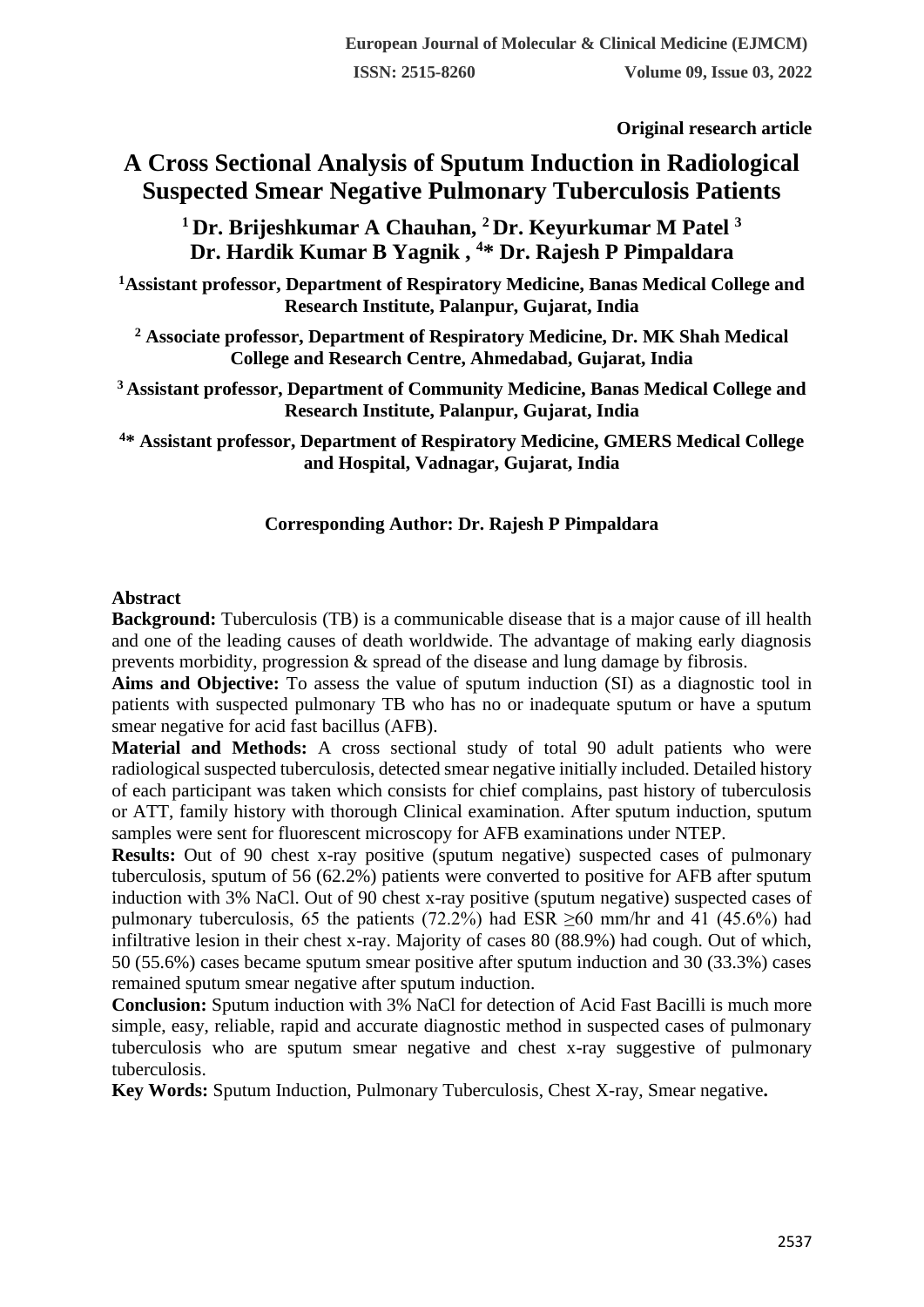### **Introduction**

Tuberculosis (TB) is a communicable disease that is a major cause of ill health and one of the leading causes of death worldwide. Until the coronavirus (COVID-19) pandemic, TB was the leading cause of death from a single infectious agent, ranking above HIV/AIDS. Worldwide, an estimated 9.9 million people (95% UI: 8.9–11 million) fell ill with TB in 2020, equivalent to 127 cases (UI: 114–140) per 100 000 population.<sup>[1]</sup> The number of TB deaths is unacceptably high. With a timely diagnosis and correct treatment, almost all people with TB can be cured. The World Health Organization (WHO) recommends the detection of acid-fast bacilli (AFB) in respiratory specimens as the initial approach to the diagnosis of Pulmonary Tuberculosis.<sup>[2]</sup> However, this method has a low sensitivity and has little value in patients who cannot produce sputum spontaneously.<sup>[3,4]</sup> Early diagnosis is imperative for early patient management and successful patient outcomes. False-negative results and misdiagnosis of TB suspects are common in developing nations, as most TB control programmes use Ziehl-Neelsen (ZN) smear microscopy and fluorescent microscopy, which has poor sensitivity and more than one visits are required that leads to higher default. Mycobacterial culture, although considered as the gold standard but is slow and usually takes 2-6 weeks to yield a final result and requires proper infrastructure and technical expertise. The benefit of making early diagnosis prevents morbidity, progression & spread of the disease and lung damage by fibrosis. Hence this study has been undertaken to evaluate the significance of induction of sputum in the diagnosis of Pulmonary Tuberculosis among patients who have chest X-ray suggestive but remain undiagnosed because of a negative sputum smear for AFB, hence aiding in the early diagnosis and thereby prompt & accurate treatment of such patients. Sputum will be induced with inducing agent delivered through ultrasonic nebulizer. The specimens will be examined by fluorescent microscopy. The objective of study was to assess the value of sputum induction (SI) as a diagnostic tool in patients with suspected pulmonary TB who has no or inadequate sputum or have a negative sputum smear for acid fast bacillus (AFB).

### **Material and Methods:**

This cross sectional study was carried out after obtaining approval from institutional ethics committee in department of respiratory medicine of tertiary care hospital of Surat. .About 6% prevalence was identified in the pilot study carried out in respiratory department. From this prevalence, 90 sample size was calculated using  $4pq/L^2$  formula. Total 90 chest x-ray positive (sputum negative) suspected cases of pulmonary tuberculosis were purposively enrolled. All patients were informed in detail about study and written consent was taken from the patients who were willing to participate. Patients who were more than 18 years of age, suspected case of pulmonary TB who were sputum negative and chest x-ray suggestive of Koch's lesion were included in the study. Patients who were on antitubercular drugs, having Asthma/COPD, active haemoptysis were excluded from study. Data collection was done by using a structured preprepared case Performa to enter the patient details, detailed clinical history including presenting complaints, history of Tuberculosis, history of anti-tuberculosis medications, past and family history of tuberculosis, and physical examination of patients who meet the inclusion criteria. After sputum induction, sputum samples were sent for fluorescent microscopy for AFB examinations under RNTCP (now NTEP). Data entry was done in Microsoft Excel. Data analysis was done by applying appropriate statistical tests (descriptive analysis, chi-square test).

# **Results:**

The data obtained from 90 cases of Sputum negative and Chest x-ray suggestive of Pulmonary Tuberculosis that presented to Department of Respiratory Medicine, Tertiary care centre (medical college) were analysed. As per table 1, out of 90 chest x-ray positive (sputum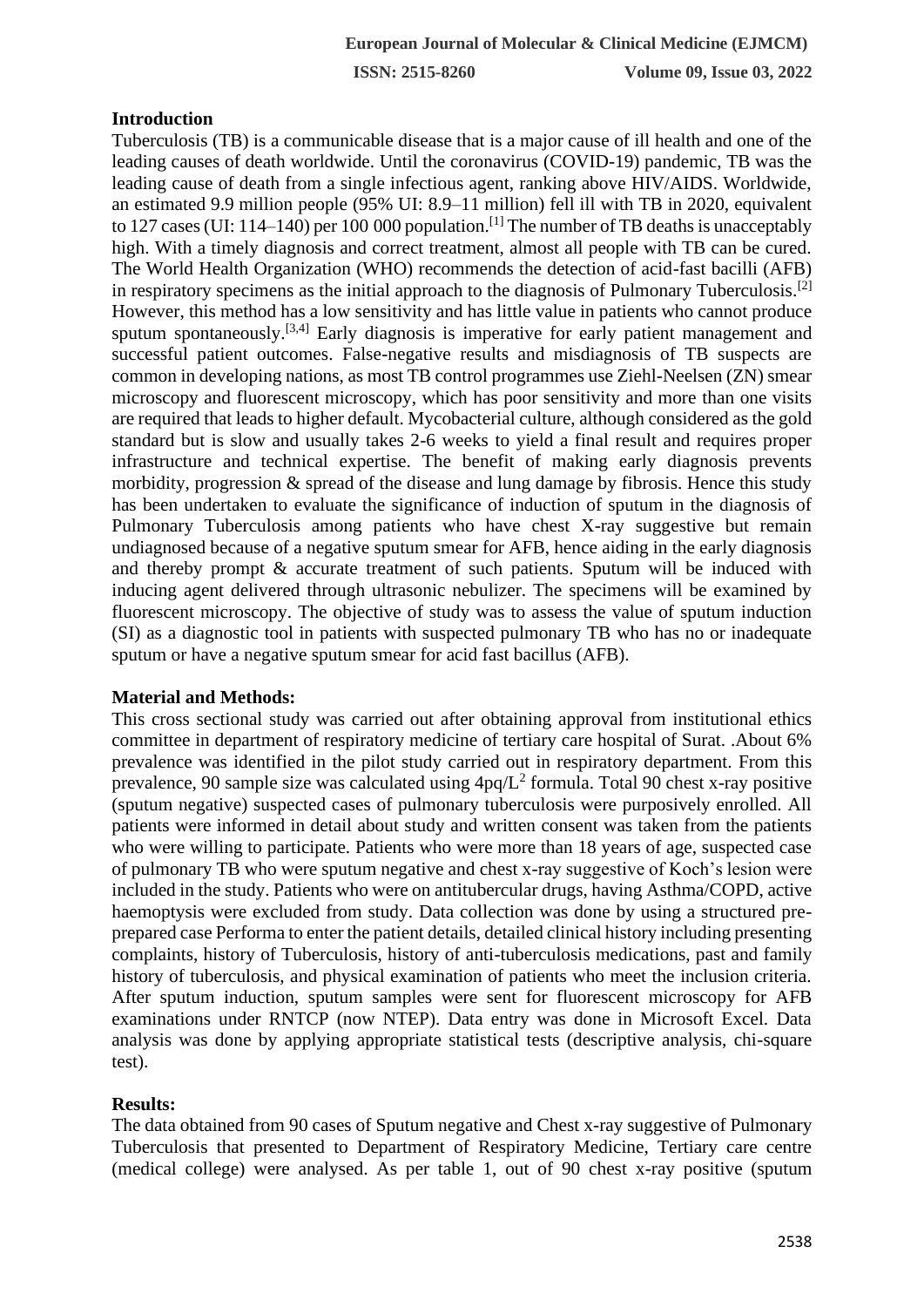**ISSN: 2515-8260 Volume 09, Issue 03, 2022**

negative) suspected cases of pulmonary tuberculosis, sputum of 56 (62.2%) patients were converted to positive for AFB after sputum induction with 3% NaCl and sputum of 34 (37.8%) patients remained negative even after sputum induction.

#### **Table 1: Results of sputum smear microscopy for AFB after sputum induction with 3% NaCl in chest x-ray positive (sputum negative) suspected cases of pulmonary Tuberculosis**

| a ubercurosis<br>Sputum smear microscopy after SI with 3% NaCl   No. of patients |    | Percentage $(\% )$ |
|----------------------------------------------------------------------------------|----|--------------------|
| Sputum AFB positive                                                              | 56 | 62.2%              |
| Sputum AFB negative                                                              | 34 | 37.8%              |
| <b>Total</b>                                                                     | 90 | 100%               |

After sputum induction, out of 56 patients who became sputum positive, 40 (71.4%) patients had duration of symptoms  $\geq 2$  weeks and 16 (28.6%) cases had duration of symptoms  $\leq 2$ weeks. After sputum induction, out of 34 patients who remained sputum negative, 24 (70.6%) patients had duration of symptoms  $\geq$  weeks and 10 (29.4%) cases had duration of symptoms  $\langle 2 \rangle$  weeks. After sputum induction, out of 56 patients who became sputum positive, 45 (80.4%) cases had no any past history of ATT, 6 (10.7%) cases had completed ATT in past and 5 (8.9%) cases had defaulted ATT in past. After sputum induction, out of 34 patients who remained sputum negative, 23 (67.6%) cases had no any past history of ATT, 3 (8.8%) cases had completed ATT in past and 8 (23.5%) cases had defaulted ATT in past.

# **Table 2: Duration of symptoms-wise distribution of chest x-ray positive (sputum negative) suspected cases of pulmonary tuberculosis after sputum induction with 3%**

| <b>NaCl</b>                    |                                                              |                                                               |                          |         |
|--------------------------------|--------------------------------------------------------------|---------------------------------------------------------------|--------------------------|---------|
| <b>Duration of</b><br>symptoms | <b>Sputum positive</b><br>after sputum<br>induction $(n-56)$ | <b>Sputum</b><br>negative<br>after sputum<br>induction (n-34) | <b>Total</b><br>$(n-90)$ | p value |
| $<$ 2 weeks                    | 16 (28.6%)                                                   | $10(29.4\%)$                                                  | 26 (28.9%)               |         |
| $2 - 4$ weeks                  | 20 (35.7%)                                                   | 10 (29.4%)                                                    | 30 (33.3%)               | 0.80    |
| $>$ 4 weeks                    | 20 (35.7%)                                                   | 14 (41.2%)                                                    | 34 (37.8%)               |         |

**Table 3: Past history of ATT-wise distribution of chest x-ray positive (sputum negative) suspected cases of pulmonary tuberculosis after sputum induction with 3% NaCl**

| Past history of<br><b>ATT</b> | <b>Sputum positive</b><br>after sputum<br>induction $(n-56)$ | Sputum<br>negative<br>after sputum<br>induction $(n-34)$ | <b>Total</b><br>$(n-90)$ | p value |
|-------------------------------|--------------------------------------------------------------|----------------------------------------------------------|--------------------------|---------|
| N <sub>o</sub>                | 45 (80.4%)                                                   | 23 (67.6%)                                               | 68 (75.6%)               |         |
| ATT completed                 | $6(10.7\%)$                                                  | $3(8.8\%)$                                               | $9(10.0\%)$              | 0.16    |
| ATT defaulter                 | $5(8.9\%)$                                                   | 8 (23.5%)                                                | 13 (14.4%)               |         |

After sputum induction, Out of 56 patients who became sputum positive, 39 (69.6%) patients had  $ESR \ge 60$  mm/hr and 17 (30.4%) patients had  $ESR \le 60$  mm/hr. Out of 34 patients who remained sputum negative after sputum induction, 26 (76.5%) patients had ESR  $\geq 60$  mm/hr and  $8(23.5\%)$  patients had  $ESR < 60$  mm/hr.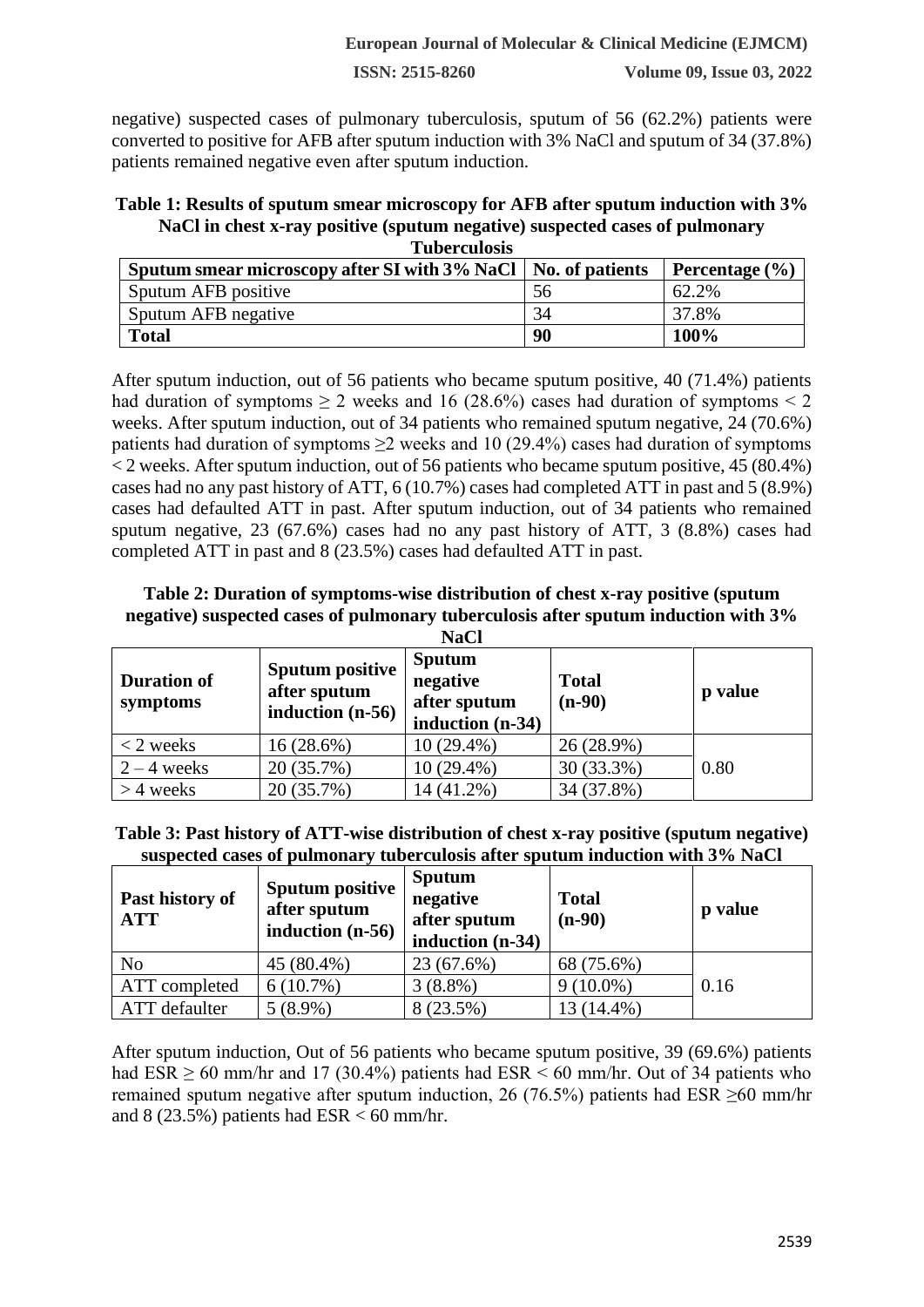| Lab parameter | <b>Sputum positive</b><br>after sputum<br>induction (n-56) | Sputum negative<br><b>Total</b><br>after sputum<br>$(n-90)$<br>induction (n-34) |            | p value |
|---------------|------------------------------------------------------------|---------------------------------------------------------------------------------|------------|---------|
| $ESR$ (mm/hr) |                                                            |                                                                                 |            |         |
| < 60          | 17 (30.4%)                                                 | 8 (23.5%)                                                                       | 25 (27.8%) | 0.48    |
| > 50          | 39 (69.6%)                                                 | 26 (76.5%)                                                                      | 65 (72.2%) |         |
| $RBS$ (mg/dL) |                                                            |                                                                                 |            |         |
| < 140         | 51 (91.1%)                                                 | 31 (91.2%)                                                                      | 82 (91.1%) | 0.98    |
| >140          | $5(8.9\%)$                                                 | $3(8.8\%)$                                                                      | $8(8.9\%)$ |         |

**Table 4: Laboratory parameter wise distribution of chest x-ray positive (sputum negative) suspected cases of pulmonary tuberculosis after sputum induction with 3% NaCl**

Cough was the most common clinical feature in chest x-ray positive (sputum negative) suspected cases of pulmonary tuberculosis. Out of 90 patients, 80 patients had problem of coughing. Out of those 80 patients, 50 (55.6%) cases became sputum positive after sputum induction and 30 (33.3%) cases remained sputum negative even after sputum induction. In present study most of the patients had duration of symptoms more than & equal to 2 weeks. Out of 90 patients, 64 patients had duration of symptoms ≥2 weeks. Out of those 64 patients, 40 (44.4%) cases became sputum positive after sputum induction and 24 (26.9%) cases remained sputum negative even after sputum induction. Out of total 90 cases, 10 cases were HIV reactive and 80 cases were HIV non-reactive. After sputum induction, Out of those 10 HIV reactive cases, 8 (8.9%) cases became sputum positive and 2 (2.2%) remained sputum negative. After sputum induction, out of 80 HIV non-reactive cases, 48 (53.3%) cases became sputum positive and 32 (35.6%) cases remained sputum negative. Out of 90 patients 8 cases had RBS > 140 mg/dl who diagnosed as diabetics according to FBS and 82 cases had RBS < 140 mg/dl. After sputum induction, out of those 8 cases with RBS > 140 mg/dl, 5 (5.6%) cases became sputum positive and 3 (3.3%) cases remained sputum negative. After sputum induction, out of those 82 cases with RBS  $\leq$ 140 mg/dl, 51 (56.7%) cases became sputum positive and 31 (34.4%) cases remained sputum negative. In present study, infiltrative lesion in chest x-ray was the most common lesion in chest x-ray positive (sputum negative) suspected cases of pulmonary tuberculosis. Out of 90 patients, 41 patients had infiltrative lesion in their chest xray. Out of those 41 patients, 31 (34.4%) cases became sputum positive after sputum induction and 10 cases (11.1%) remained sputum negative even after sputum induction. Out of 90 patients, 10 cases had cavitatory lesion in their chest x-ray. Out of those 10 cases, 6 (6.7%) became sputum positive and 4 (4.4%) cases remained sputum negative after sputum induction. Out of 90 patients, 8 cases had bilateral extensive lesion in their chest x-ray. Out of those 8 cases, 5 (5.6%) became sputum positive and 3 (3.3%) cases remained sputum negative after sputum induction. Out of 90 patients, 16 cases had bilateral fibrosis, bronchiectasis & calcified lesion in their chest x-ray. Out of those 16 cases, 5 (5.6%) became sputum positive and 11 (12.2%) cases remained sputum negative after sputum induction. Out of 90 patients, 15 cases had combination of above lesions in their chest x-ray. Out of those 15 cases, 9 (10%) became sputum positive and 6 (6.7%) cases remained sputum negative after sputum induction. In present study, lower zone involvement in chest x-ray was most commonly seen in chest x-ray positive (sputum negative) suspected cases of pulmonary tuberculosis. Out of 90 patients, 39 patients had lower zone involvement in their chest x-ray. Out of those 39 patients, 29 (32.2%) cases became sputum positive after sputum induction and 10 (11.1%) cases remained sputum negative even after sputum induction. Out of 90 patients, 11 patients had upper zone involvement in their chest x-ray. Out of those 11 patients, 6 (6.7%) cases became sputum positive after sputum induction and 5 (5.6%) cases remained sputum negative even after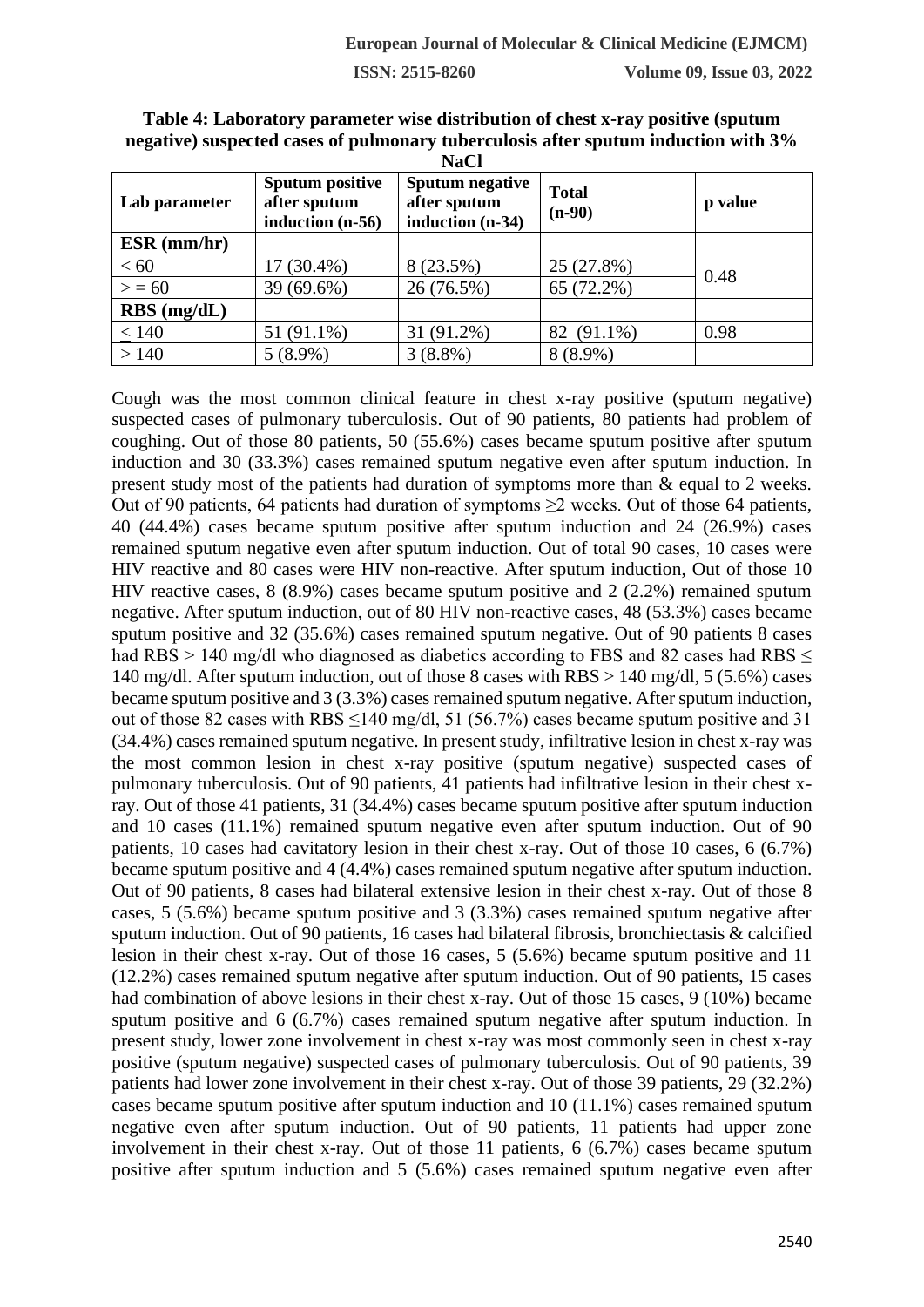### **European Journal of Molecular & Clinical Medicine (EJMCM)**

**ISSN: 2515-8260 Volume 09, Issue 03, 2022**

sputum induction. Out of 90 patients, 10 patients had middle zone involvement in their chest x-ray. Out of those 10 patients, 3 (3.3%) cases became sputum positive after sputum induction and 7 (7.8%) cases remained sputum negative even after sputum induction. Out of 90 patients, 30 patients had multiple zones including bilateral involvement in their chest x-ray. Out of those 30 patients, 18 (20%) cases became sputum positive after sputum induction and 12 (13.3%) cases remained sputum negative even after sputum induction. The procedure was found safe as there was no adverse effect during and immediately after procedure.

| Table 5: HIV, & chest x-ray findings in chest x-ray positive (sputum negative) suspected |
|------------------------------------------------------------------------------------------|
| cases of pulmonary tuberculosis after sputum induction with 3% NaCl                      |

| Chest x-ray positive (sputum<br>of                             |                                                                                  | After sputum induction with<br>3% Nacl |                                      |                           | p value       |
|----------------------------------------------------------------|----------------------------------------------------------------------------------|----------------------------------------|--------------------------------------|---------------------------|---------------|
| negative) suspected cases<br>pulmonary tuberculosis $(n = 90)$ |                                                                                  | Sputum AFB<br>positive (n -<br>56)     | Sputum AFB<br>negative<br>$(n - 34)$ | Total $(n=90)$            |               |
| <b>HIV</b>                                                     | Reactive                                                                         | 8 (14.3%)                              | $2(5.9\%)$                           | $10(11.1\%)$              | 0.37          |
|                                                                | Non-reactive                                                                     | 48 (85.7%)                             | 32 (94.1%)                           | 80(88.9%)                 |               |
| <b>Chest X-Ray</b>                                             | Upper zone                                                                       | 6(10.7%)                               | 5(14.7%)                             | $11(12.2\%)$              | 0.81          |
| (Zone                                                          | Middle zone                                                                      | $3(5.4\%)$                             | 7(20.6%)                             | $10(11.1\%)$              | 0.04          |
| involvement)                                                   | Lower zone                                                                       | 29 (51.8%)                             | $10(29.4\%)$                         | 39(43.3%)                 | 0.04          |
|                                                                | Multiple zones<br>including $B/L$<br>involvement                                 | 18 (32.1%)                             | $12(35.3\%)$                         | 30(33.3%)                 | 0.81          |
| <b>Chest X-Ray</b><br>of<br>(Type                              | Infiltrative<br>lesion                                                           | 31 (55.4%)                             | $10(29.4\%)$                         | $41(45.6\%)$              | 0.03          |
| Lesion)                                                        | Cavitatory<br>lesion                                                             | 6(10.7%)                               | 4(11.8%)                             | $10(11.1\%)$              | 0.85          |
|                                                                | B/L<br>extensive<br>lesion                                                       | $5(8.9\%)$                             | $3(8.8\%)$                           | $8(8.9\%)$                | 0.71          |
|                                                                | Fibrosis,<br><b>Bronchiectasis</b><br>&<br>calcified<br>lesion<br>Combination of | $5(8.9\%)$                             | 11 (32.4%)                           | $16(17.8\%)$<br>15(16.7%) | 0.008<br>0.92 |
|                                                                | above lesions                                                                    | $9(16.1\%)$                            | 6(17.6%)                             |                           |               |

### **Discussion:**

Total 90 chest x-ray positive (sputum negative) suspected cases of pulmonary tuberculosis were subjected to sputum induction with 3% NaCl. Induced sputum samples of those 90 patients were processed to sputum smear microscopy for Acid Fast Bacilli. In study by Biswas et al.; 100 cases were studied and 32% cases were positive by Z-N staining after sputum induction.[5] In study by MC Williams et al.; 50 cases were studied and 26% cases were positive by Z-N staining after sputum induction.<sup>[6]</sup> In study by Nageswar Rao Gopathi et al.; 120 cases were studied and 63.3% cases were positive by sputum smear microscopy after sputum induction.[7] A study carried out in South Africa by Hartung TK et al. found 29% positivity rate after sputum induction.[8] A study by Gupta KB et al. found 38% positivity rate after sputum induction. In the present study, 90 cases were studied and 62.22% cases were positive after sputum induction. Our result was comparable with Nageswar Rao, Gopathi et al.<sup>[9]</sup> Erythrocyte sedimentation rate was high in 49.9% of patients in study of Muhammad Atiqur-